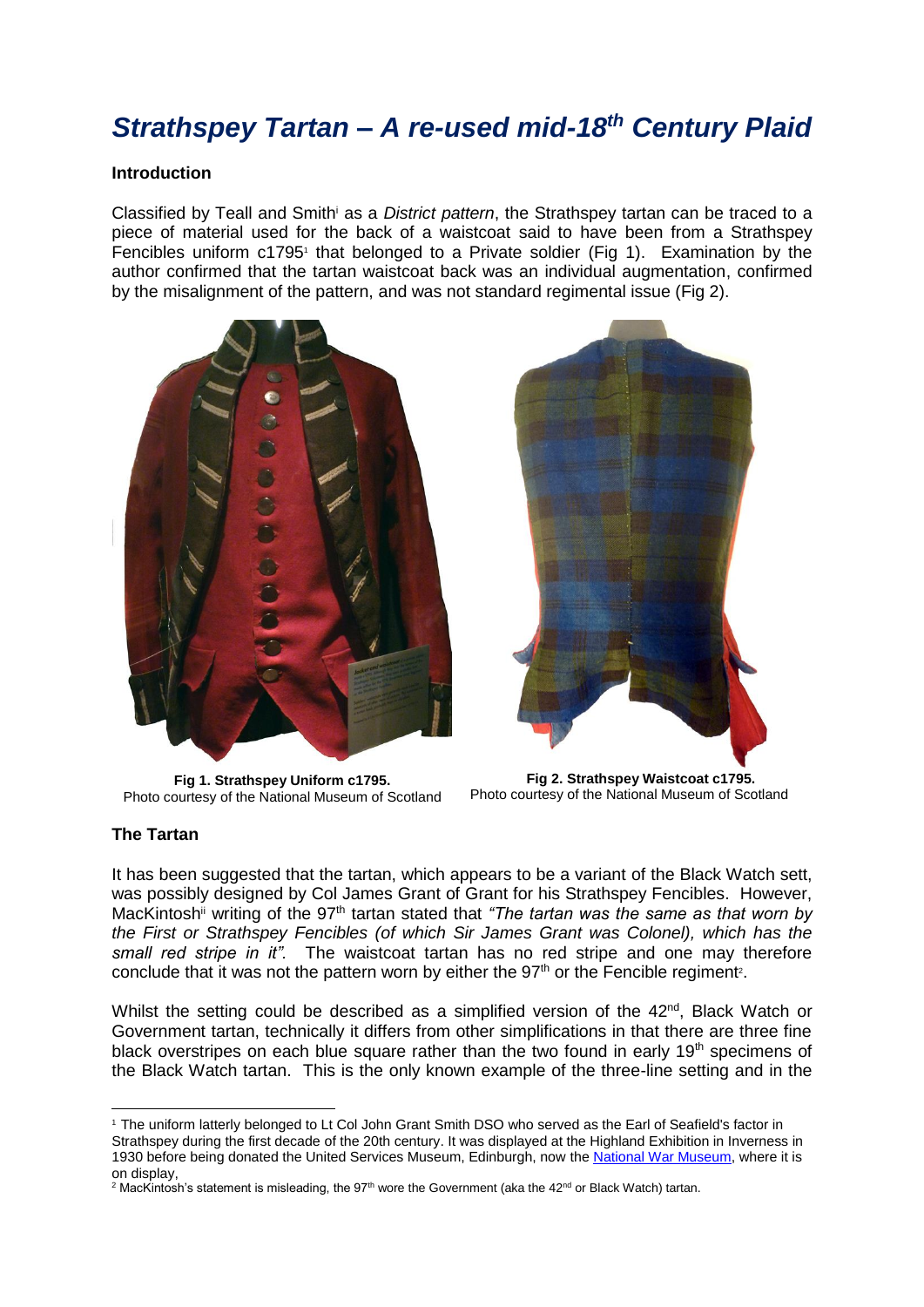absence of any supporting evidence it should be regarded as a local variation on the typical blue, green and black tartan ground tartan rather than an adopted military pattern (Fig 3).



## **A Re-used Plaid**

The material is hand-woven at 40 epi<sup>3</sup> with single (not plied) hand-spun yarns in both warp and weft and is typical of non-industrial, rurally woven tartan from the mid-18<sup>th</sup> century. This was a time that saw the Proscription of Highland Dress for civilian use, a fact discussed later in the context of this plaid. The blue was with indigo, a dyestuff that is likely to have been used in combination with unidentified dyes stuffs for the green and black too.<sup>4</sup>

Not only was the tartan used for the back of the waistcoat, it also lines about two thirds of the interior of the back too and finishes inside at a frayed edge on one side (Fig 4). This, plus the fact that the bottom edge of one of the back sectioned is woven in herringbone (Fig 5) are clear indications that the material is a portion of what was originally a plaid.



**Fig 4. Detail of the frayed tartan inside the waistcoat.**  Photo courtesy of the National Museum of Scotland



**Fig 5. Herringbone selvedge on the waistcoat.**  Photo courtesy of the National Museum of Scotland

<sup>&</sup>lt;sup>3</sup> Ends per inch.

<sup>4</sup> For details see Proscription – [Tartan Ban: Fact or Fiction.](http://www.scottishtartans.co.uk/Act_of_Proscription_1747_-_The_Tartan_Ban_-_Fact_or_Myth.pdf)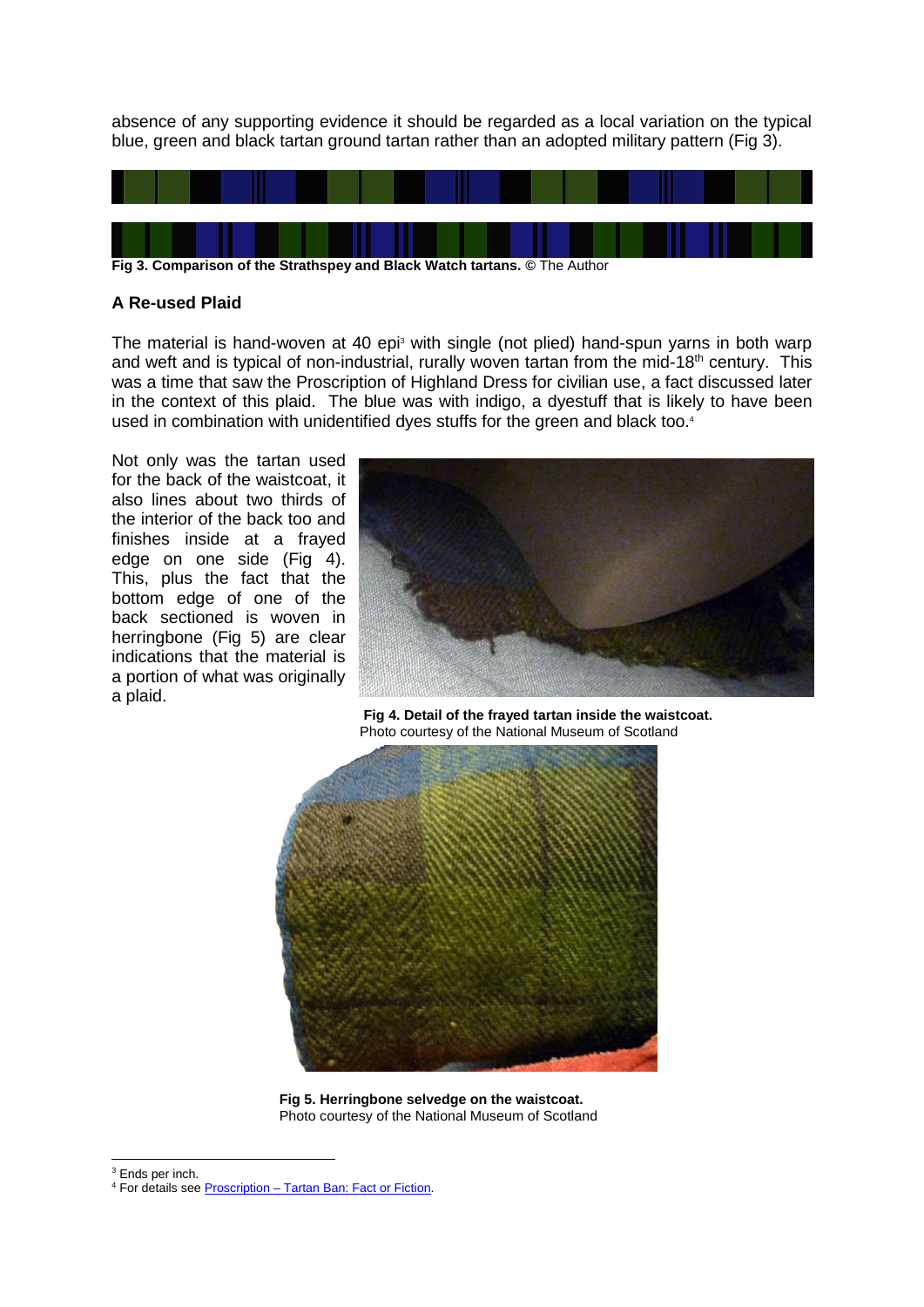This herringbone decoration appears to have been included principally on material intended to be used for the male belted-plaid. It is reasonable to conclude that the plaid was damaged and that an entire portion, perhaps the sole surviving piece, was used to back the waistcoat. The remaining tartan is 23 inches at the widest point, measured from the neck seam to the herringbone selvedge at the bottom of the waistcoat, meaning that the original material must have been wider. Mention has already been made of the fact that the two back panels are misaligned; there are also two warping errors<sup>5</sup> in one panel. By re-aligning the two halves to take account of the herringbone selvedge and warping errors (highlighted in yellow) it is possible to get a better impression of the layout of the original cloth (Fig 6).



**Fig 6. Waistcoat back panels realigned to show the cloth layout.**  Photo courtesy of the National Museum of Scotland

Unfortunately, the top of the left-hand panel (top right above) is a seam and stops short of the second selvedge on the original cloth and it is therefore necessary to make an assumption on the missing section in order to complete the warp. Fig 7 shows the warp of the extant cloth; the herringbone selvedge is on the left.



**Fig 7. Warp layout of the surviving cloth. ©** The Author

If it is assumed that, in keeping with the majority of  $18<sup>th</sup>$  century offset tartan, the second selvedge would have been at one of the pivots then the selvedge would have been on either the narrow black stripe centred on the green or blue<sup>6</sup>. Both options are shown below (Fig 8).



**Fig 8. Extension of the sett to show the second selvedge options. ©** The Author

The cloth density of 40 epi means that the original cloth would have been either 26 or 30 inches wide depending on which of the pivots was on the second selvedge. Based on the width of other surviving specimens of  $18<sup>th</sup>$  century plaiding the original cloth is far more likely

<sup>&</sup>lt;sup>5</sup> A warping error is where an incorrect number of threads of in individual stripe, or the arrangement of two of more stripes, does not match the threadcount for the whole pattern.

<sup>&</sup>lt;sup>6</sup> This allows the pattern to repeat across the plaid when two halves are joined;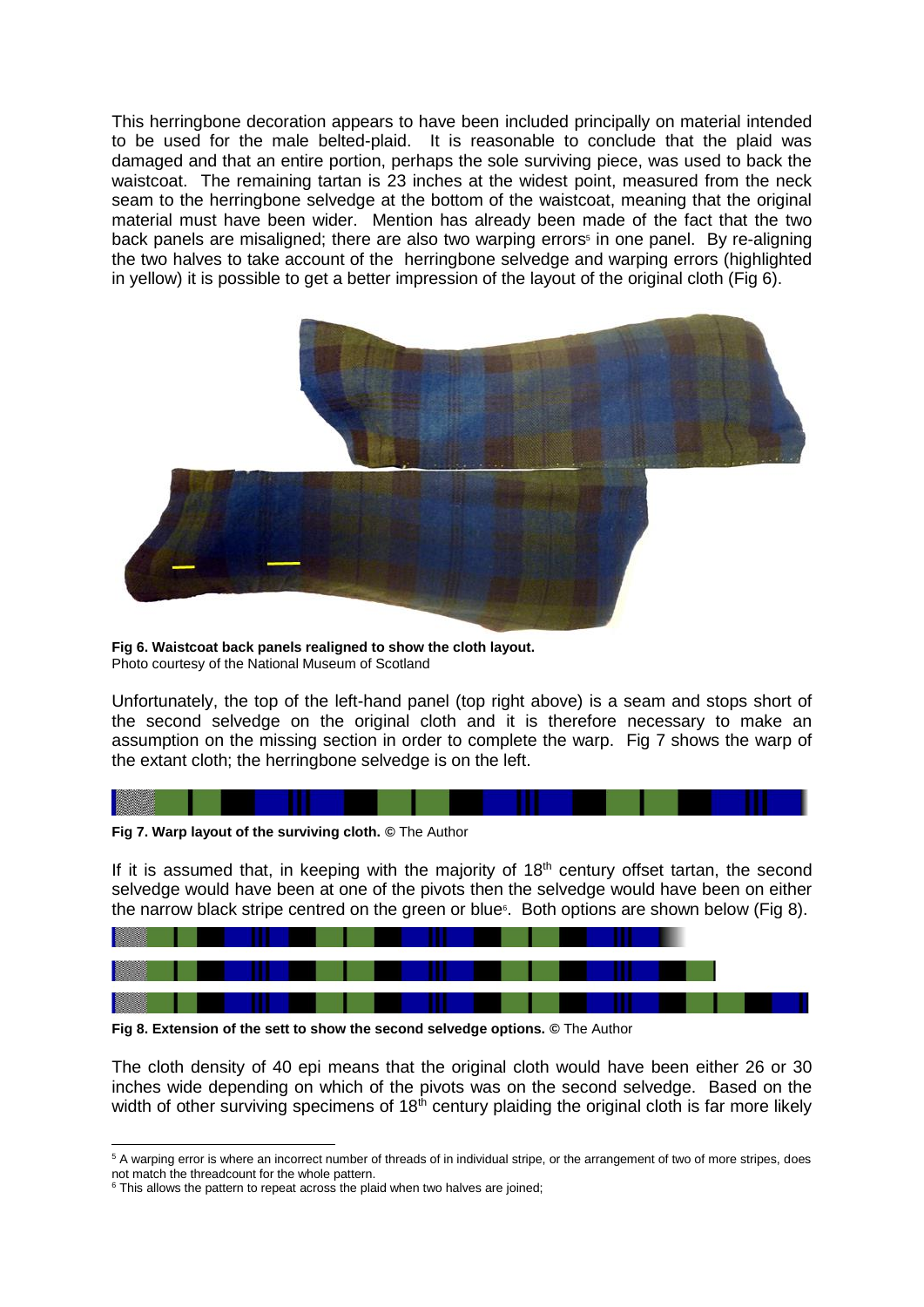to have been 26 inches wide. Assuming that to be the case then there would have been six half setts across the warp followed by a final green bar plus the herringbone selvedge mark. The joined cloth would therefore have had the selvedge mark at each side, the top and bottom when worn (Fig 9).



**Fig 9. Probable warp layout of the original cloth once joined. ©** The Author

Offset tartan weaving and use of a herringbone selvedge mark are techniques found in a number of surviving c1740-70 rurally woven Highland plaids<sup>7</sup>. Notwithstanding the obvious warping errors, offsetting a pattern to include a selvedge mark and a plain selvedge finishing on a pivot to allow the pattern to repeat once two pieces are joined is an advanced weaving technique.

### **Which Regiment?**

The Strathspey Fencibles<sup>®</sup> and the 97<sup>th</sup> (Inverness) Regiment<sup>®</sup> were both raised by the chief of Clan Grant, Col Sir James Grant of Grant. There were also two Companies of Militia (or Volunteers) raised in Abernethy parish, Strathspey and one in Rothiemurchusiii.

There are inconsistencies in the design of the coat and waistcoat that suggest that it may have been wrongly attributed and/or re-used. Kay's engraving of Sir James Grant and the Strathspey Fencibles and the description elsewhere<sup>iv</sup> confirm that the regimental waistcoats were white, not red, meaning that this is unlikely to have been a Fencible uniform (Fig 10). This is supported by wording on the uniform's buttons (*Strathspey Vol Battalion*) which does not match those for those shown by MacKintosh (Fig 11).



**Fig 10. Col Grant & the Strathspey Fencibles.**  John Kay



**Fig 11. Comparison of 1st Strathspey Fencibles and Strathspey Volunteer Battalion buttons. ©** The Author

 $7$  Tartan had been woven in the Edinburgh and Glasgow areas from at least the early 1700s and often sold into the Highlands but the use of offset warps and herringbone selvedges appears to have been solely a traditional Highland technique. 8 Strathspey Fencibles. Raised 1793, Disbanded 1799.

<sup>&</sup>lt;sup>9</sup> 97<sup>th</sup> (Inverness-shire) Regiment: Raised 1794, Disbanded 1796.